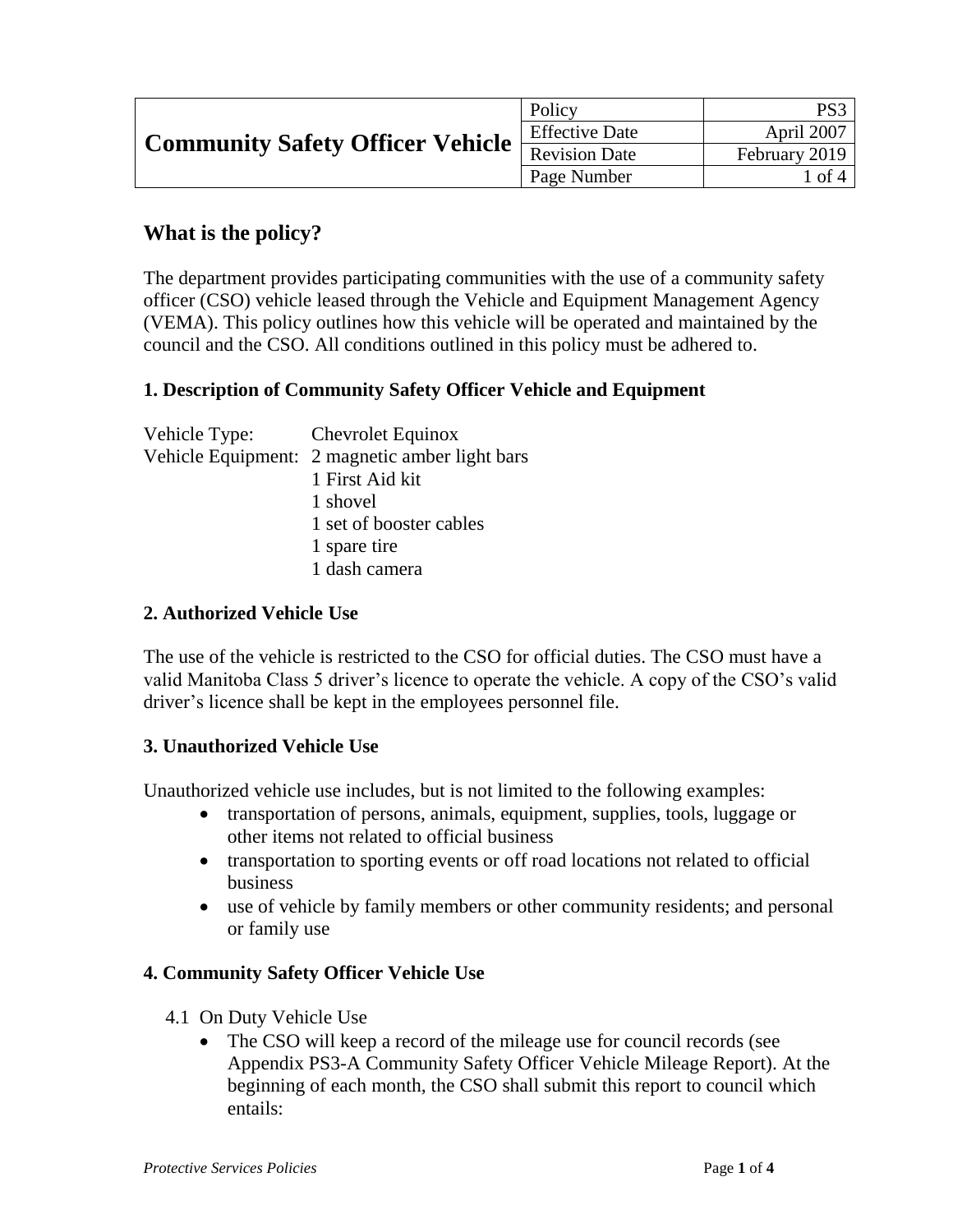- o monthly starting and ending vehicle kilometers
- o the general condition of the vehicle
- o maintenance
- The vehicle must be left clean with all garbage removed on a daily basis. Stickers, decals and similar items, other than authorized, shall not be affixed to any part of the vehicle.
- The CSO shall ensure there is sufficient fuel in the tank to permit emergency use.
- The CSO will check the vehicle exterior and interior daily for any damage. Any damage found through official use or vandalism shall be reported immediately to the council with a completed vehicle accident report (see Appendix PS3-B Community Safety Officer Vehicle Accident Report). A copy of the report must be provided to the department. Damage shall also be reported to the RCMP and Manitoba Public Insurance Corporation, as required.
- Any mechanical problems with the vehicle shall be reported and corrected as soon as possible with the permission of the council.
- 4.2 Limits on Vehicle Use
	- Smoking is not permitted, at any time, in the vehicle.
	- The vehicle shall not be used for towing purposes.
	- Hazardous materials shall not be transported in the vehicle.
	- The council is funded for an allowed kilometers (km) per year on the vehicle of 16,000 and for a regional community safety officer 34,000. If the CSO goes above the allowed km, the council is responsible to pay the overage.
- 4.3 Security
	- If the vehicle is left unattended or becomes disabled, the windows shall be closed, the doors locked and the vehicle turned off to prevent theft or vandalism.
	- When the vehicle is not in use, the CSO shall ensure it is locked and secured.
- 4.4 Operator Conduct
	- The CSO shall follow all Provincial Highway Traffic acts and regulations while using the vehicle and shall drive in a safe and courteous manner.
	- The CSO will not drive under the influence of drugs or alcohol or allow such items to be transported or consumed in the vehicle.
- 4.5 Use of Vehicle Safety and Emergency Equipment
	- The vehicle is equipped with magnetic emergency lighting equipment. The equipment is used by the CSO to warn persons and to keep them away from certain areas that may be unsafe. The proper use of emergency equipment is essential to the safety of the CSO and the public.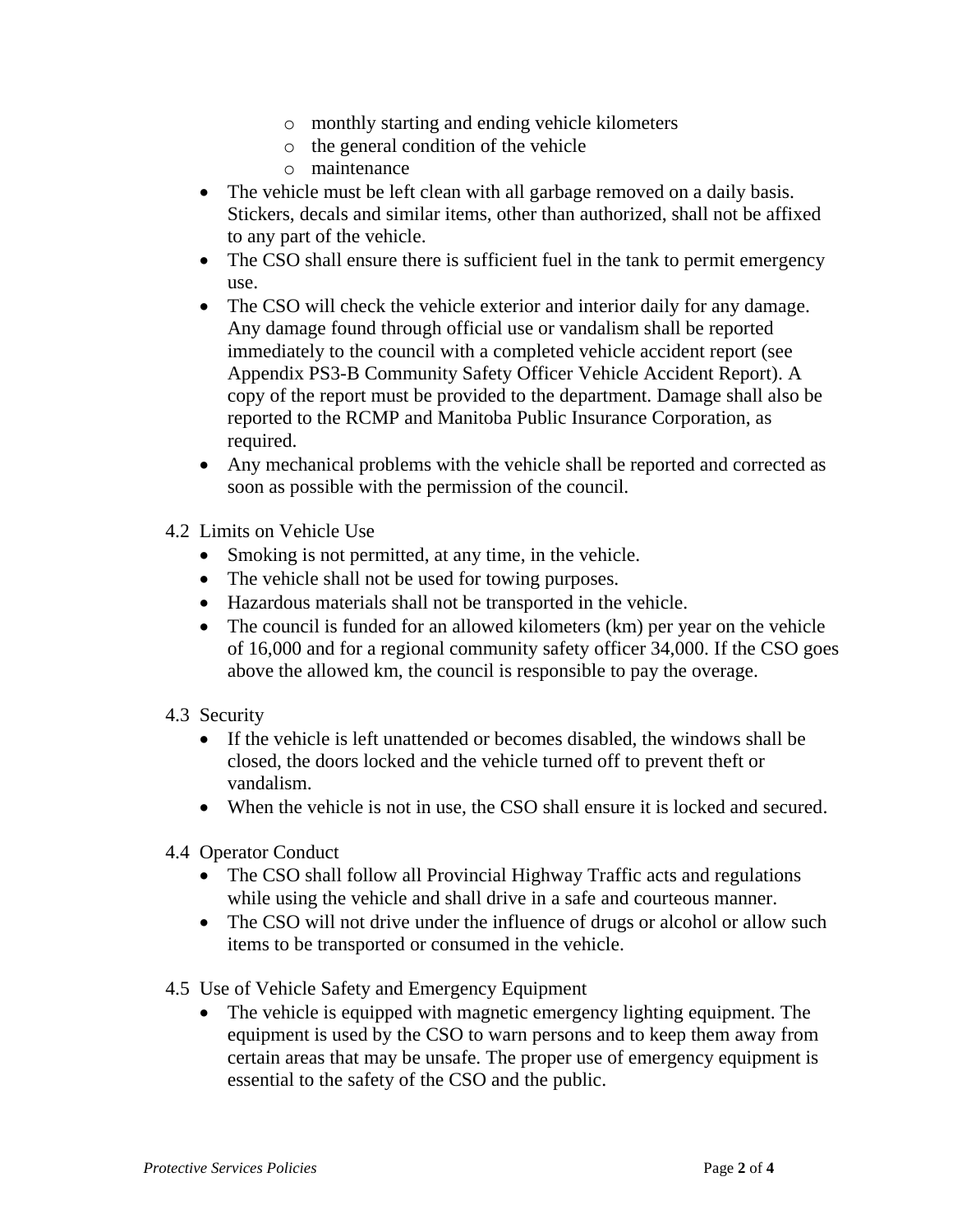- Emergency lights are used when stopped in hazardous conditions. The CSO shall immediately turn off these lights when the emergency condition no longer exists.
- Any repairs or changes to the emergency equipment must be made by VEMA, unless otherwise approved.
- The vehicle shall be equipped with items necessary to enable the CSO to respond adequately to calls, collisions or other emergencies.
- The CSO is required to wear a seat belt while traveling in the vehicle.

## **5. Transportation of Prisoners, Sick or Injured Persons**

The CSO will never transport sick or injured persons in the vehicle. If a person is sick or injured, the nearest ambulance/medical taxi service must be called to administer first aid or to transport the person to the nearest hospital. The CSO will never detain any individual.

## **6. Vehicle Service and Maintenance**

- 6.1 Vehicle Maintenance and Inspection
	- The vehicle is equipped with a Fleet Guide that will provide the council with information on the safe use and servicing needs of the vehicle.
	- The council will ensure that the vehicle maintenance plan as outlined in the Fleet Guide is followed and that the necessary maintenance is carried out.
	- The CSO shall inspect the vehicle on a weekly basis to ensure it is clean and safe to use. Any safety concerns must be reported to the council with a copy provided to the department.
	- The council is responsible for the maintenance of the vehicle as per the lease conditions. This includes scheduled maintenance appointments, oil changes and other vehicle inspections. The CSO is responsible for recording vehicle mileage and to report to the council when it is due for servicing.
	- Any vehicle servicing must be carried out by approved vendors as per Fleet Guide conditions. Special circumstances for communities without garage service must be reviewed with the department.
- 6.2 Vehicle Storage
	- The CSO will be responsible for the safe storage of the vehicle when not in use. The vehicle can remain with the CSO to ensure a quick response to any emergency calls.
	- If the vehicle is stored outside during winter conditions, the CSO must ensure it is provided with a powered outlet to be plugged in. The vehicle must be able to be started in severe winter conditions to respond to emergency situations.